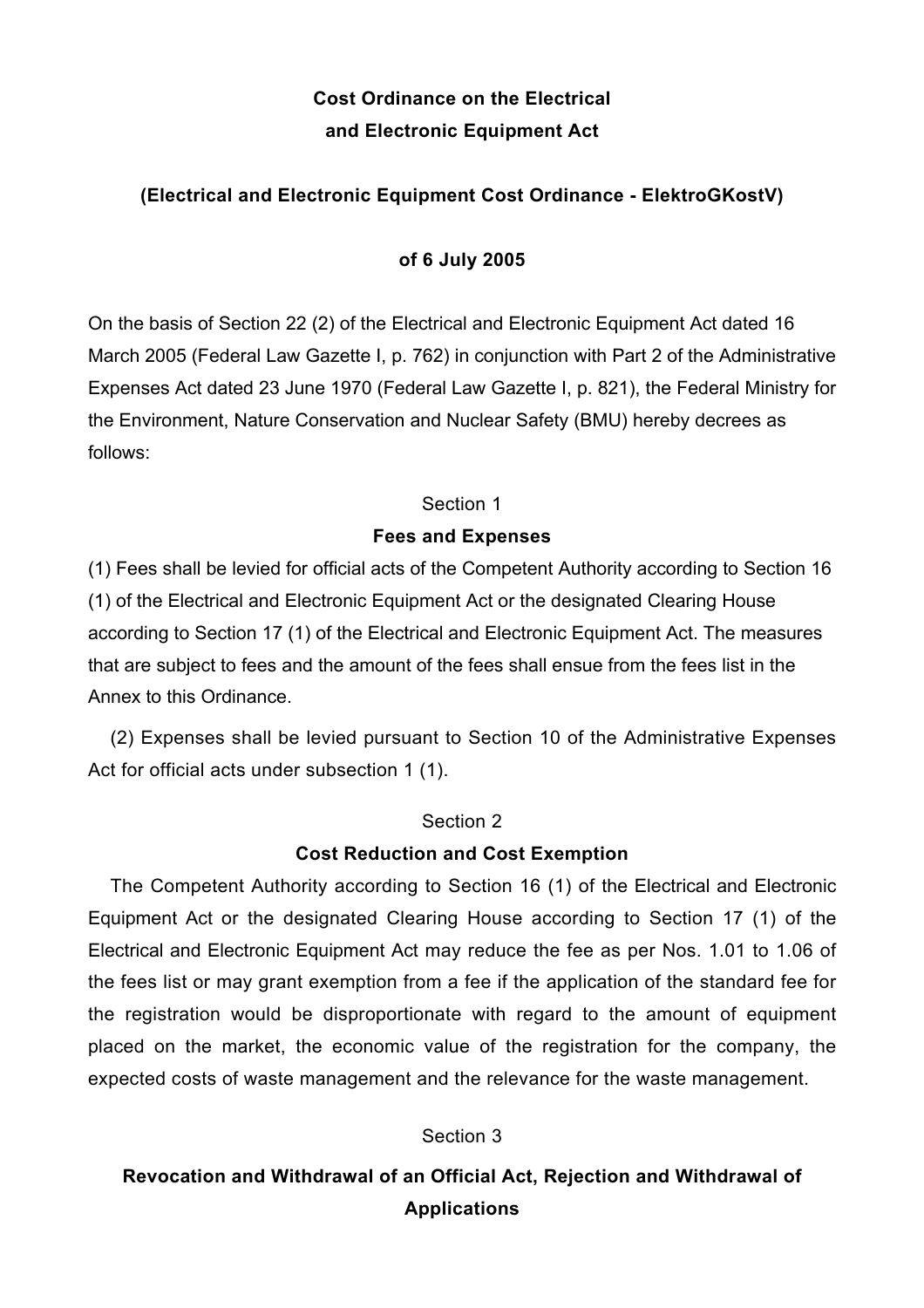Fees shall be levied pursuant to Section 15 of the Administrative Expenses Act for the revocation or the withdrawal of an official act, the rejection of an application for an official act or in cases of withdrawal of an application for an official act.

### Section 4

### **Transitional Provisions**

For registrations before 24 November 2005, the Competent Authority according to Section 16 (1) of the Electrical and Electronic Equipment Act or the designated Clearing House according to Section 17 (1) of the Electrical and Electronic Equipment Act shall levy fees as per Nos. 1.01 to 1.06 of the fees list in the Annex to this Ordinance.

### Section 5

## **Entry into Force**

This Ordinance shall enter into force one day after promulgation.

Bonn, 6 July 2005

The Federal Minister

for the Environment, Nature Conservation and Nuclear Safety

Jürgen Trittin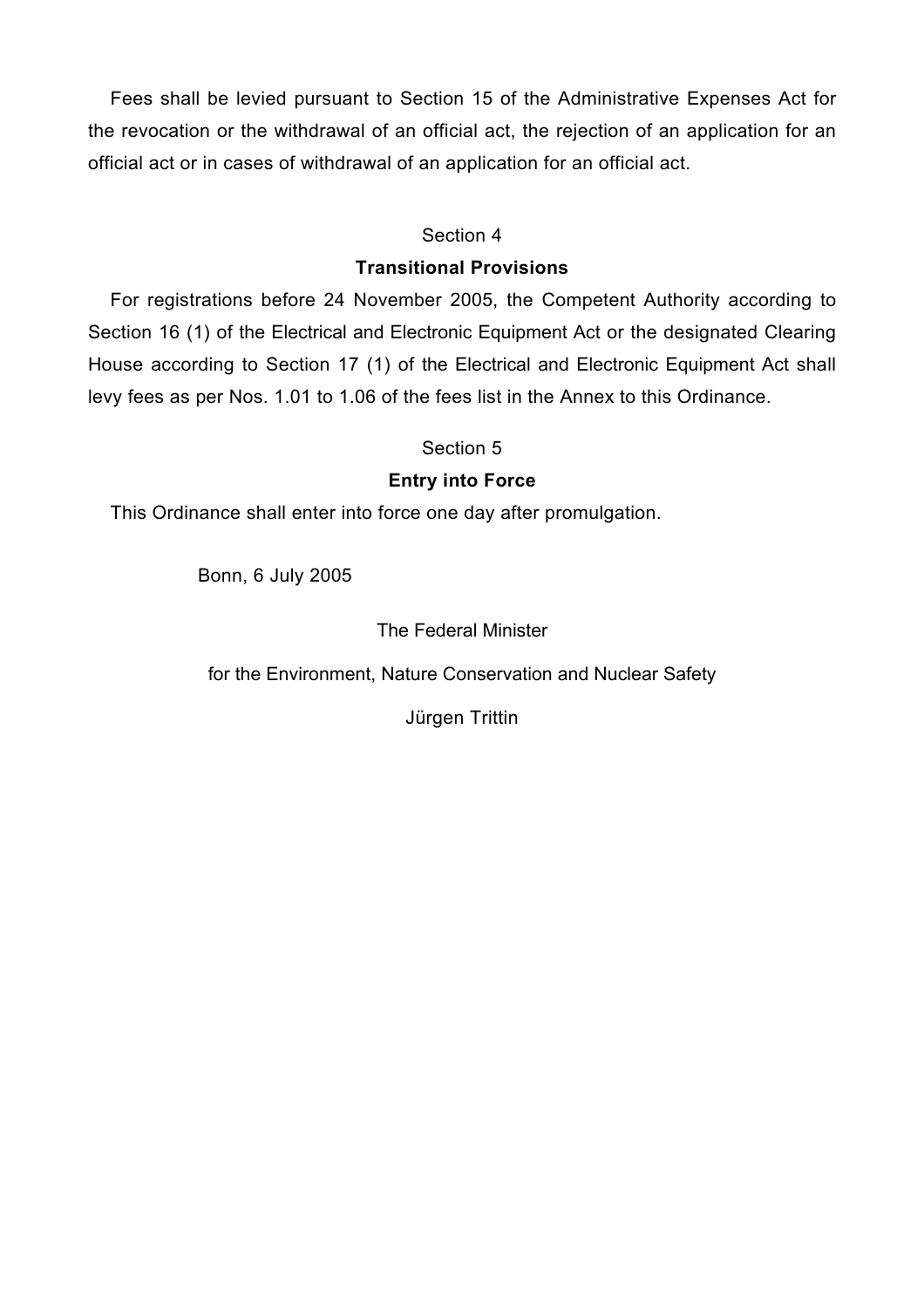## **Annex**

(re. Section 1 (1))

# **Fees list**

| No.              | Measures Subject To Fees                                                                                                                                                                                                                      | Fee (Euro)                                         |
|------------------|-----------------------------------------------------------------------------------------------------------------------------------------------------------------------------------------------------------------------------------------------|----------------------------------------------------|
| $\mathbf 1$      | <b>Registration</b>                                                                                                                                                                                                                           |                                                    |
| 1.01             | <b>Basic registration</b><br>per producer, first brand and first type of equipment                                                                                                                                                            | 155                                                |
| 1.02             | Supplementation of the basic registration according to No. 1.01<br>for every additional brand including one type of<br>equipment and every additional type of equipment<br>belonging to a brand                                               | 85                                                 |
| 1.03             | Update of quantitative data on existing registrations according to<br>Nos. 1.01 and 1.02<br>per change session                                                                                                                                | 100                                                |
| 1.04.a           | Detailed review of an individual producer guarantee<br>per producer, first brand and first type of<br>equipment                                                                                                                               | 455                                                |
| 1.04.b           | Detailed review of a guarantee based on a Clearing House-<br>certified producer guarantee system<br>per producer, first brand and first type of equipment                                                                                     | 545                                                |
| 1.04.c           | Extension of a proven guarantee according to Nos. 1.04.a and<br>1.04.b to another type of equipment<br>per producer for every additional brand including one type of<br>equipment and every additional type of equipment belonging to a brand | 90                                                 |
| 1.04.d           | Change or annual update of a proven guarantee according to Nos.<br>1.04.a, 1.04.b or 1.04.c concerning the quantity and evaluation for<br>an unchanged type of equipment<br>per change or per update                                          | 215                                                |
| 1.04.e           | Change of other guarantee data<br>per change made                                                                                                                                                                                             | 90                                                 |
| 1.05             | Other changes of registration data<br>per change session                                                                                                                                                                                      | 50                                                 |
| 1.06             | Additional expense in the case of non-electronic transfer of data<br>per accepted and executed order                                                                                                                                          | depending on expense at<br>an hourly fee of<br>160 |
| $\boldsymbol{2}$ | Instruction regarding provision                                                                                                                                                                                                               | 45                                                 |
| 3                | Instruction regarding collection                                                                                                                                                                                                              | 55                                                 |
| 4                | <b>Sanctions</b>                                                                                                                                                                                                                              |                                                    |